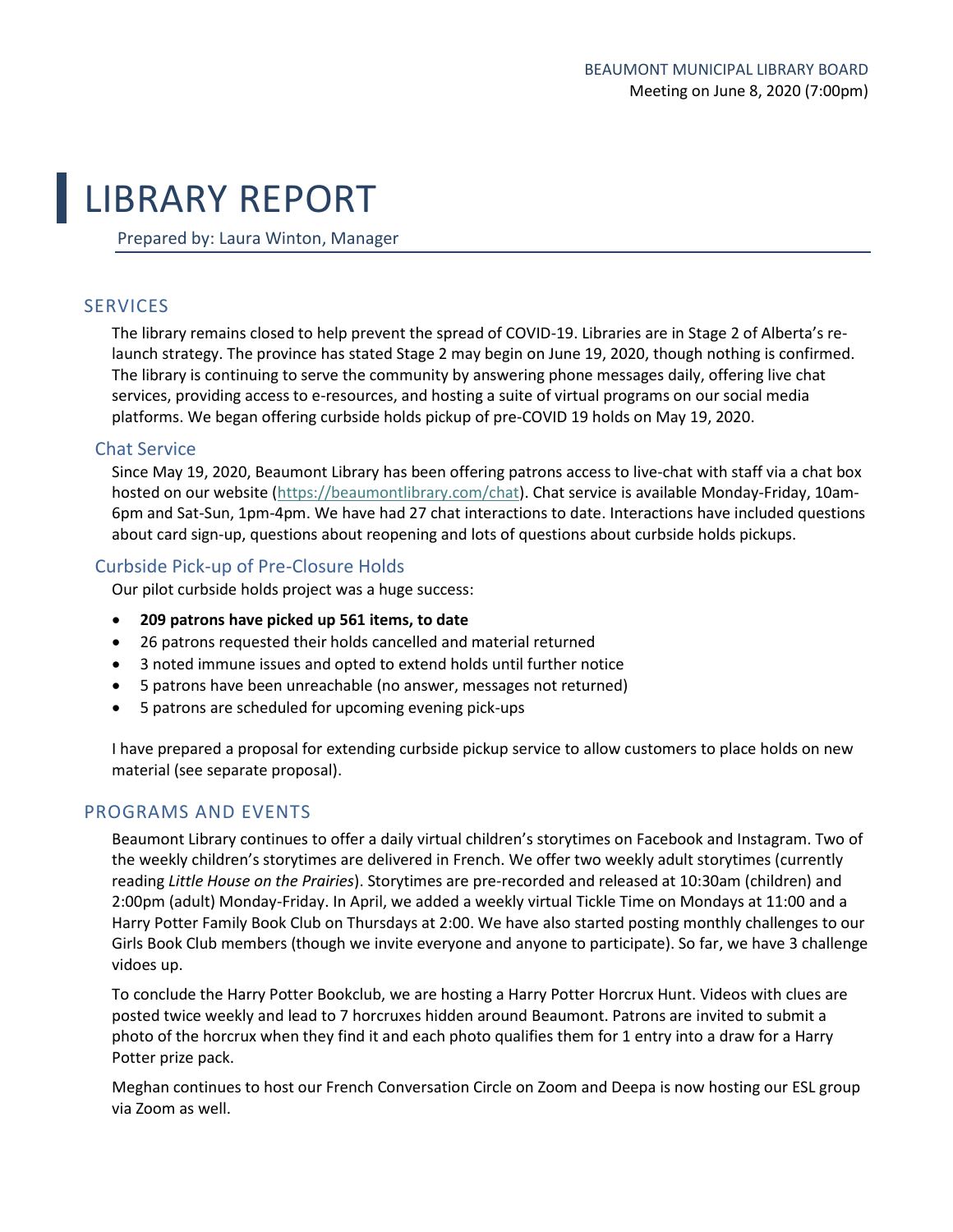The Senior's Tea challenge wrapped up in May and a photo contest winner was crowned and gifted a Chartier Gift Card, courtesy of the Friends.

Our two summer programmers start Monday June 8 and will be prepping our Virtual Summer Reading Club. We are already recruiting volunteers for a virtual Reading Buddies program.

Deepa will be hosting a Virtual Father's Day Pizza making program on June 18.

We have a number of social media posts planned for June to celebrate Indigenous History Month and Pride Month, as well as some #BlackLivesMatter booklist posts. Programmers are ensuring we increase the number of LGBTQI2+ and Indigenous reads we are doing in our virtual programs.

Our TREX exhibit from the AGA is due to arrive in mid-June. If we are not open to the public, we will display the material out our windows and advertise an outdoor art walk. Once we re-open, material will be displayed as usual.

# **STATISTICS**

## Virtual Programming and Social Media

Facebook, last 28 days:

- Post reach: 8813 (up 136%)
- Engagement: 8813 (up 11%)
- New page likes: 18 (up 50%)

Instagram, last 7 days:

- Reach: 230
- Followers: 838
- Impressions: 929

Pinterest, last 21 days:

- Impressions: 6380 (up 27%)
- Audience: 5070 (up 49%)
- Engagements: 194 (up 65%
- Top 3 boards: Girls book club, Teen Scene, Romance

Youtube (launched May 4):

- Views: 243
- Watch time: 9.8 hours
- 18 subscribers

#### STAFFING

Staff are working on-site more often. Vicky Kruppke, Patti Rude and Jo-Anne Knieper are all working their hours in-branch. Taryn Gauthier and Kathryn Heyde work part-time in-branch. Remaining staff continue to work from home.

Once curbside pick-up is instituted, circulation staff will return to work in-branch in order to ensure adequate staffing to complete the work. I will begin working in-branch next week.